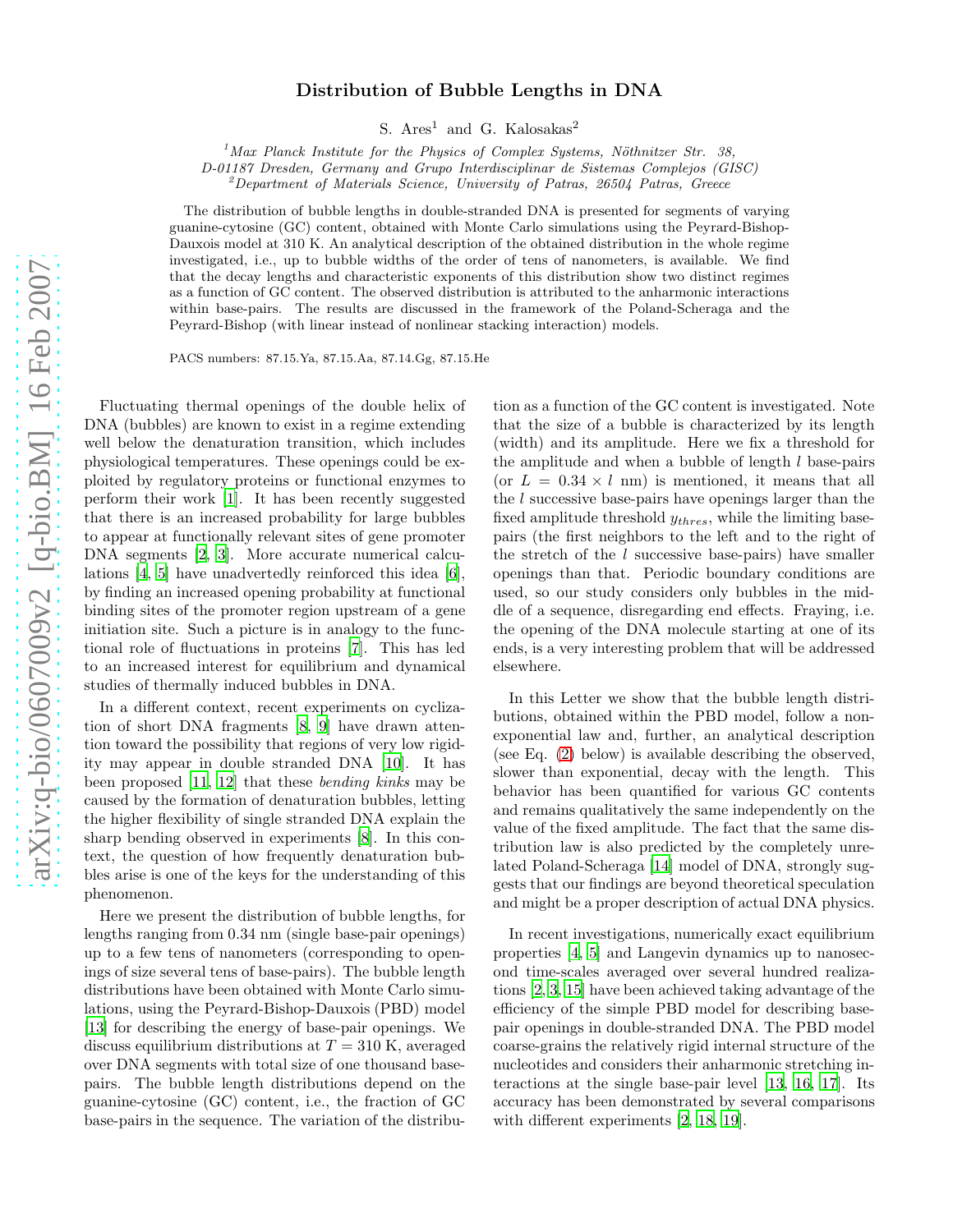The potential energy of the PBD model is given by:

$$
V = \sum_{n} \left[ D_n (e^{-a_n y_n} - 1)^2 + \frac{K}{2} (1 + \rho e^{-b(y_n + y_{n-1})}) (y_n - y_{n-1})^2 \right].
$$
 (1)

The sum is over all the base-pairs of the molecule and  $y_n$  denotes the relative displacement from equilibrium at the  $n^{th}$  base pair. The first term is an on-site Morse potential, representing the hydrogen bonds between bases in the same pair as well as other effective interactions between complementary nucleotides. The second term is an anharmonic coupling between adjacent base pairs that models the stacking interaction. The heterogeneity of the genetic sequence is taken into account giving different values to the parameters of the Morse potential for adenine-thymine (AT) or guanine-cytosine (GC) base pairs. The values of the parameters we have used [\[20\]](#page-4-19) were fitted in Ref. [\[18\]](#page-4-17) to reproduce thermodynamic properties of DNA. The same parameters have been subsequently used, without additional fitting procedures, to successfully describe experimental observations [\[2,](#page-4-1) [19](#page-4-18)].

To study the statistics of bubbles we have performed Monte Carlo simulations of the PBD model using the same procedure introduced in Ref. [\[19\]](#page-4-18). The Metropolis algorithm was used to produce equilibrium configurations of the molecule at  $T = 310$  K. Results were averaged, after proper thermalization, over several realizations (typically 25, each one consisting of  $8 \cdot 10^6$  Monte Carlo steps, which makes a total of  $2 \cdot 10^8$  steps) with different initial conditions. As we used quite large DNA sequences (containing 1000 base-pairs) and the temperature studied is well below the melting temperature, the probability that a complete melting occurred during the time of a simulation was so low that no melting events (that, for long enough simulations, would eventually take place for this model at any temperature [\[16,](#page-4-15) [21\]](#page-4-20)) were observed. We show results for bubbles of amplitude equal or greater than  $y_{thres} = 1.5$  Å. We have also studied bubbles of amplitude  $y_{thres}$  0.5 Å, 3 Åand 5 Å, finding the same qualitative results presented here. We have checked that our results are independent of the length of the sequences studied, provided they are longer than the longest observed bubble and there is no complete melting.

Figure [1](#page-1-1) shows the bubble length distribution per basepair,  $P(l)$ , obtained from our Monte Carlo simulations. This histogram is defined as  $P(l) = \lim_{L\to\infty} \langle N(l)\rangle/L$ , where N(l) is the averaged (during the Monte Carlo simulation) number of bubbles of length  $l$  base pairs on a sequence of total size  $L$ , and the average is over different realizations of an uncorrelated random sequence with a given GC content. The limit  $L \to \infty$  in the definition of  $P(l)$  has the meaning that the total size of the DNA segment should be sufficiently larger than the considered bubble lengths. Under this condition, the distribution  $P(l)$  should be interpreted as follows: for a given DNA

<span id="page-1-2"></span>

<span id="page-1-1"></span>FIG. 1: Distribution per base-pair of bubble sizes l (in number of base-pairs,  $l > 1$ ,  $P(l)$ , for random sequences with different GC contents (points, as indicated in the label). Also shown is the result for a segment from E. coli's gal promoter with a 37.45% GC percentage (thick line). Thin lines are fits with the analytical distribution, Eq.[\(2\)](#page-1-0).  $T = 310 \text{ K}$ ,  $y_{thres} = 1.5 \text{ Å}$ . Inset: Probability  $P_b(l) = lP(l)$  (for  $l \ge 1$ ) that an individual baser-pair forms part of a bubble of size  $l$  (see text).

sequence of total length L base-pairs, the quantity  $P(l) \cdot L$ gives the average number of occurrences of a bubble of length l base-pairs, in thermal equilibrium.

From  $P(l)$  we obtain the probability that an individual base-pair forms part of a bubble of length  $l$  as  $P_b(l) = lP(l)$  for  $l \geq 1$ , while the probability of not belonging to any bubble (i.e., that the base-pair has an opening smaller than  $y_{thres}$  is  $P_b(0) = P(0)$ . From the definition of  $P(l)$  follows that  $P(0) = 1 - \sum_{l \geq 1} l P(l)$ , thus ensuring correct normalization  $\sum_l P_b(l) = 1$  of the probability  $P_b$ .

As a check of our simulations, we have also computed for pure GC and AT sequences the probability of i) a single base-pair to have an opening larger than the considered fixed amplitude and ii) two neighboring base-pairs to simultaneously have openings larger than the fixed amplitude, using the transfer integral operator method [\[22,](#page-4-21) [23,](#page-4-22) [24\]](#page-4-23). The probabilities calculated in these two cases, using a different but numerically exact method, are in a very good agreement (up to numerical accuracy) with those obtained through the Monte Carlo simulation from the distributions  $P(l)$ , as  $\sum_{l\geq 1} lP(l) = 1 - P(0)$ and  $\sum_{l\geq 2}(l-1)P(l)$ , respectively.

We find that the distributions per base-pair can be fitted in the whole range of bubble sizes studied [\[25\]](#page-4-24), with a single function of the form:

<span id="page-1-0"></span>
$$
P(l) = W \frac{e^{-l/\xi}}{l^c}, \quad \text{for } l \ge 1.
$$
 (2)

A fit with a stretched exponential function having a stretching exponent smaller than 1 is also accurate [\[26\]](#page-4-25), but we have preferred Eq. [\(2\)](#page-1-0) because this functional form can be derived from existing theories both for a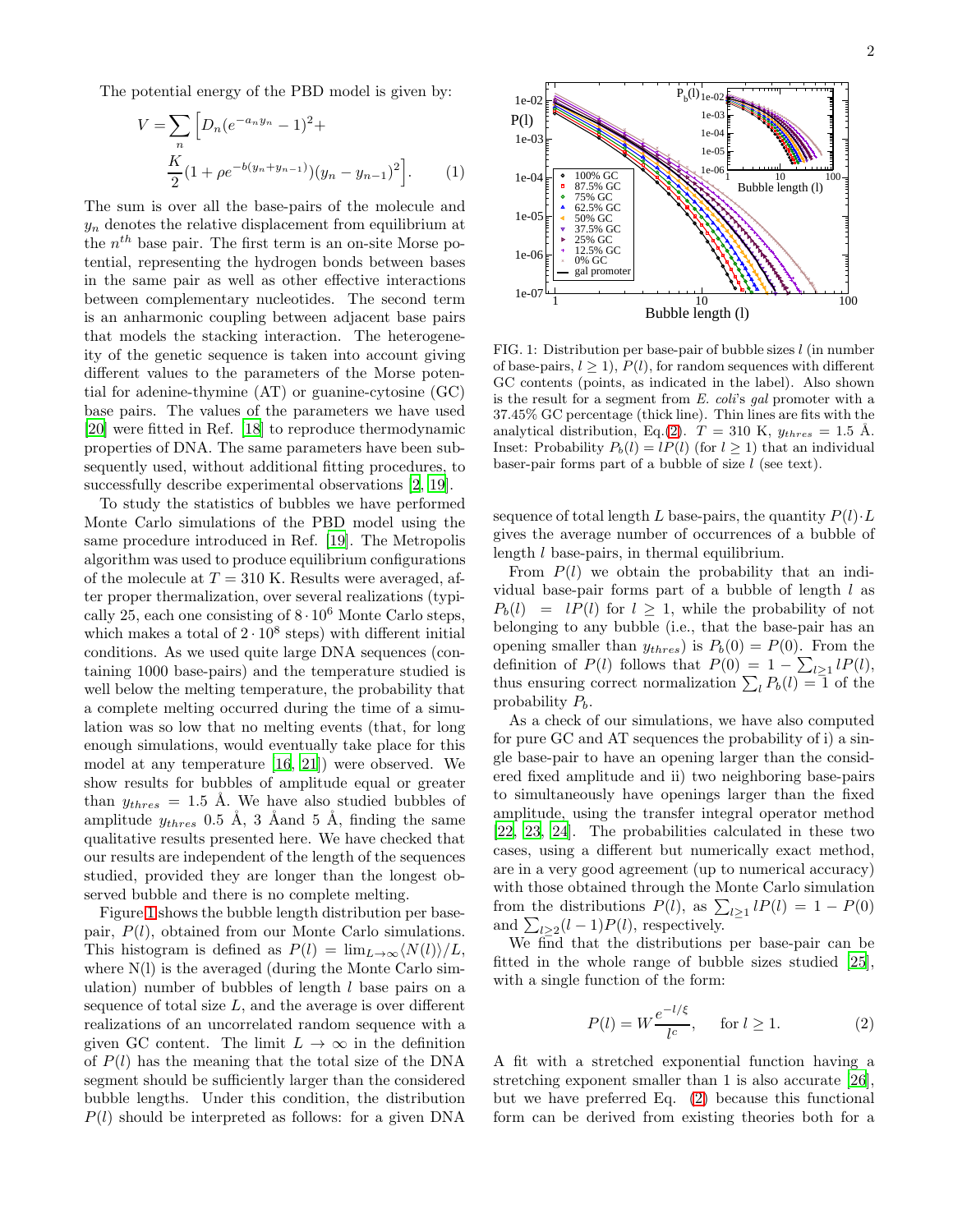simplified version of the used model [\[27](#page-4-26)] (the Peyrard-Bishop model, with linear stacking interactions [\[28](#page-4-27)]) and for the independent Poland-Scheraga model [\[14\]](#page-4-13).

In order to investigate which interactions of those present in the model are responsible for the observed behavior of the distribution, we have performed similar calculations varying different terms of the potential of Eq.[\(1\)](#page-1-2). When  $\rho = 0$ , i.e. the stacking interaction is linearized, the distribution remains nonexponential, although it is described by smaller  $c$ , in complete agreement with previous studies [\[27](#page-4-26)]. However, when the onsite Morse potential is linearized (substituting the Morse potential by its harmonic approximation), then the obtained distribution is exponential. This happens independently of setting  $\rho = 0$  or  $\rho = 2$ . Therefore, we infer that the nonlinear interactions between the bases within base-pairs result in the observed bubble length distribution. These anharmonic on-site interactions have been found to qualitatively affect other properties of the model as well [\[29\]](#page-4-28). This kind of interaction appears also in modified models where the stacking interaction has a qualitatively different shape [\[30\]](#page-4-29).

In Figure [1](#page-1-1) is also shown, for sake of comparison, a result for a natural sequence; a segment from Escherichia coli's gal promoter [\[31\]](#page-4-30), extending from the position  $-160$ (upstream) up to the site  $+91$  (downstream) around the transcription start site of galE gene. This sequence has a GC fraction of 37.45%, and, as can be seen from Figure [1,](#page-1-1) its results are indistinguishable from those of a random sequence with almost the same GC content (37.5%). This is expected, as it is in agreement with the known fact [\[32](#page-4-31)] that, despite statistical correlations in the sequence and local properties, equilibrium averaged physical properties of large DNA molecules are basically similar to those of random sequences.

DNA molecules with higher GC content exhibit a faster decay (see Figure [1\)](#page-1-1), as the stronger bound GC pairs make large bubbles less likely. The change of the distribution with the GC content is quantified in Figure [2,](#page-2-0) where the dependence of the parameters of Eq. [\(2\)](#page-1-0) on the GC fraction is shown. All the parameters decrease monotonically with the GC percentage. The decay of W signifies that the higher the GC content the more difficult it is to excite large openings in the double strand, therefore in AT rich sequences bubbles have a higher statistical weight. The decay length  $\xi$  is smaller for GC-rich sequences, in which the distribution decays faster. The variation of all these parameters can be fitted by a bilinear or a biexponential function (see Figure [2\)](#page-2-0), revealing two distinct regimes on the GC-fraction dependency: above and below a GC content of about 40%. Previous studies [\[5\]](#page-4-4) have shown that the nucleation of bubbles depends strongly on the sequence: the weaker AT basepairs have to go over the potential barrier imposed by their GC neighbors in order to break the bonds. Our findings suggest that for GC concentrations over 40%,



<span id="page-2-0"></span>FIG. 2: Dependence of the exponent c (top), decay length  $\xi$ (bottom), and preexponential coefficient W (bottom, inset) of the distribution, Eq. [\(2\)](#page-1-0), on the GC content of the sequence (circles). Lines show fits of two distinct regimes with linear (exponential for  $\xi$ ) functions.  $T = 310 \text{ K}$ ,  $y_{thres} = 1.5 \text{ A}$ .



<span id="page-2-2"></span>FIG. 3: Dependence of the average bubble length  $L_B$ , Eq. [\(3\)](#page-2-1), on the GC content of the sequence (points). Continuous line shows a fitting with an exponential decay.  $T = 310$  K,  $y_{thres} = 1.5 \text{ Å}.$ 

the formation of bubbles is a GC-dominated process, as AT base pairs are not in average free to melt without GC opposition. But below 40% GC content, large AT regions are possible that form bubbles freely, hence dominating the bubble formation process.

Figure [3](#page-2-2) presents the average bubble length  $L_B$ , which is given by the total number of base-pairs in bubble states divided by the total number of bubbles:

<span id="page-2-1"></span>
$$
L_B = \lim_{L \to \infty} \frac{\sum_l l \langle N(l) \rangle}{\sum_{l \ge 1} \langle N(l) \rangle} = \frac{\sum_l l P(l)}{\sum_{l \ge 1} P(l)}.
$$
 (3)

 $L_B$  depends strongly on the GC content, showing an ex-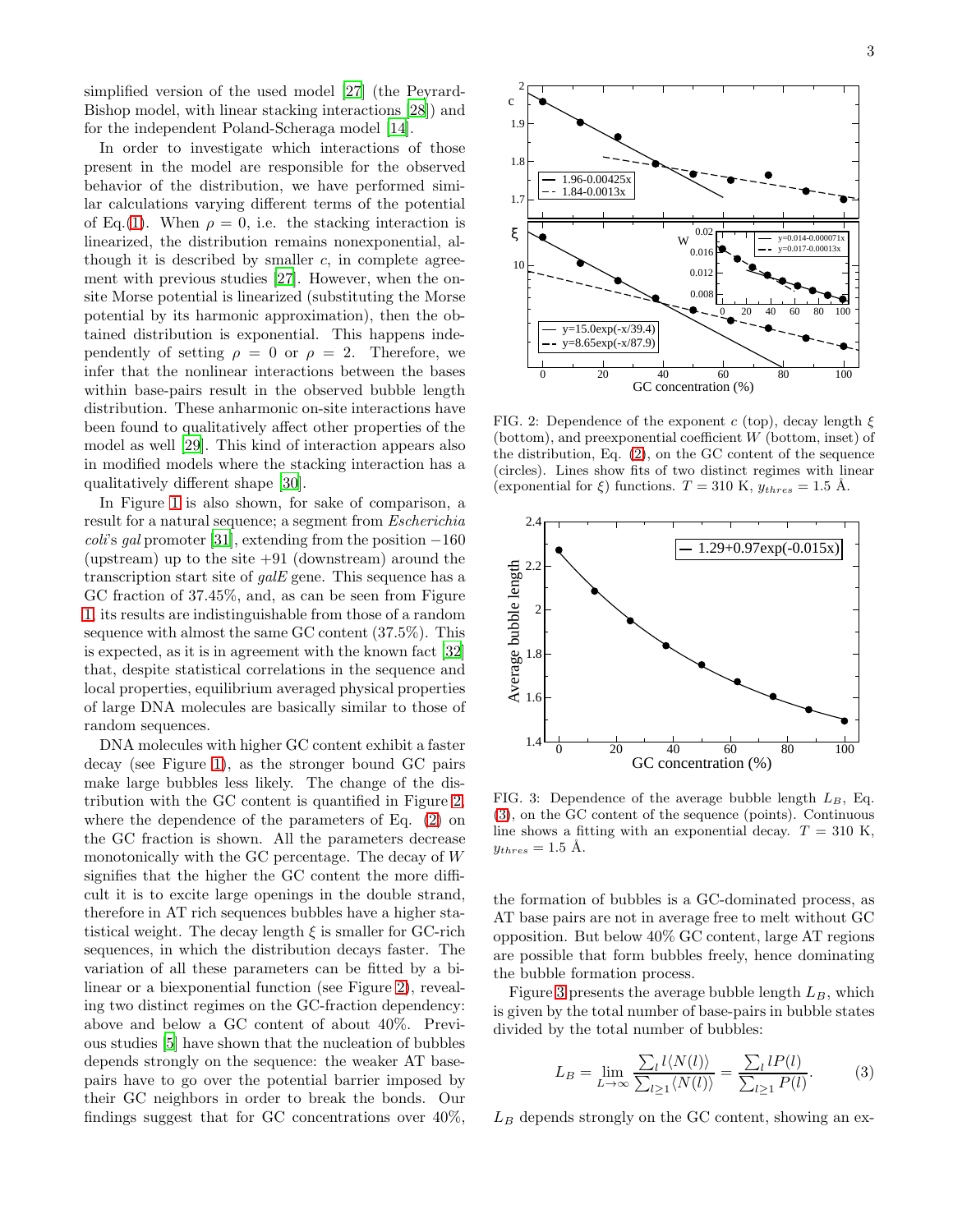

<span id="page-3-0"></span>FIG. 4: Temperature dependence of the parameters of distribution, Eq.  $(2)$ , for pure GC sequences. Left: exponent c, the line is a linear fit. Right: decay length  $\xi$ , the line is a fit with a divergent behavior as  $(T_c - T)^{-1}$ , where the melting temperature is predicted to be  $T_c = 365.5$  K, in agreement with transfer integral calculations.

ponential decay. This stresses the importance the sequence has on the typical size of denaturation bubbles.

A recent work reports exponential decay of the bubble length probability [\[15\]](#page-4-14). Although this seems to contradict our present results, this is not the case because the study [\[15\]](#page-4-14) considers only a restricted regime of lengths, extending from  $l = 3$  up to  $l = 12 - 14$ . Therefore, a restricted portion of the distribution may appear as a seemingly straight line in a semilogarithmic plot, indicating exponential decay. However, if one looks for either smaller  $(l = 1, 2)$  or larger lengths, below or above this regime, the exponential law fails. On the contrary the formula [\(2\)](#page-1-0), or a stretched exponential law [\[26\]](#page-4-25), describes accurately the whole regime from  $l = 1$  up to several tens of base-pairs. This means that large bubbles are more probable than what it would have been implied by exponential decay. Earlier studies of a simplified version of the PBD model (using a linearized stacking interaction) have also shown a slower than exponential decay of the distribution function [\[27](#page-4-26), [33](#page-4-32)].

Importantly, the Poland-Scheraga (PS) model of DNA melting predicts a bubble length distribution described by Eq.[\(2\)](#page-1-0) [\[34,](#page-4-33) [35,](#page-4-34) [36\]](#page-4-35). Hence our results establish a bridge between these two different theoretical approaches, which could help to future better understanding of the principles underlying the models, and henceforth a more effective modeling approach to DNA. In the PS model, the exponent  $c$  has a very important physical meaning, as its value at the critical temperature (where  $\xi$  diverges and the distribution is given by a pure power-law) indicates the order of the melting transition: for  $c < 1$  there is no phase transition, the transition is smooth for  $1 < c < 3/2$ , second order for  $3/2 < c < 2$  and first order for  $c > 2$ . It is interesting to characterize this

exponent also for the PBD model; work in this direction is in progress and a detailed temperature dependence of bubble length distributions will be presented elsewhere [\[37\]](#page-4-36). Independently of the model, for  $c > 2$  the average bubble length  $L_B \propto \sum lP(l)$  remains finite as  $T \to T_c^-$ , and it diverges for  $c < 2$ , thus presenting a discontinuous or a continuous transition, respectively.

As an advance of our work in progress, in Figure [4](#page-3-0) we depict a preliminary result for the exponent c and the decay length  $\xi$  obtained for pure GC sequences at different temperatures. As happens in the PS model [\[34\]](#page-4-33), also here the exponent increases linearly with temperature below the critical temperature. The PS model also predicts that  $\xi$  diverges as  $(T_c-T)^{-1}$  [\[34\]](#page-4-33). Using this to fit the  $\xi$  data, we obtain a value  $T_c(GC) = 365.5$  K, in agreement with transfer integral calculations we have performed. Hence the predicted value of the exponent c at  $T_c$  is  $c = 1.94$ (compatible with the value  $c = 1.95$  used in biological studies [\[38\]](#page-4-37)): we would have a very sharp transition, but still not first order, if the PS scheme applies. But we have to be very careful: for AT at  $T = 310$  K, Figure [2](#page-2-0) shows that  $c = 1.96$ . A transfer integral calculation yields  $T_c(\text{AT}) = 325.5 \text{ K}$ , so the exponent at  $T_c$  is expected to be higher than 2. Work in this direction is necessary, but the possibility to speculate that not only the transition temperature but also the nature of the phase transition itself depends on the sequence, is too tempting to let it go. The role that the parameters of the model play in this has also to be carefully investigated. Interestingly, previous work using the Peyrard-Bishop model without the anharmonic stacking interaction  $(\rho = 0)$  yields a value of  $c$  much lower than 2 [\[27\]](#page-4-26). Thus, regardless whether the transition in the full PBD model is first order or not, the analysis of bubble distributions shows once again [\[13,](#page-4-12) [16](#page-4-15)] that the anharmonic stacking interaction is responsible for the sharp  $(c \approx 2)$  transition in the model.

We are not aware of any experimental technique able to track individual bubbles in long sequences in order to study their size distributions. However, with study of the probabilities of complete melting of molecules of different sizes, the power law behavior we have described may appear. The probability of complete melting of a given sequence has already been experimentally measured [\[39](#page-4-38)] using a novel technique based on hairpin quenching. This same technique, applied at constant temperature to sequences of varying length but similar composition, should clarify how the formation of bubbles depends on their size below the melting temperature. However, it should be noted that this experiment measuring complete melting is not exactly equivalent to our study of bubble formation: sequence, finite-size and boundary effects may play an important role.

In summary, using the Peyrard-Bishop-Dauxois model we have shown that at physiological temperatures the formation of thermally induced bubbles of different sizes follows a nonexponential distribution with long tails, due to